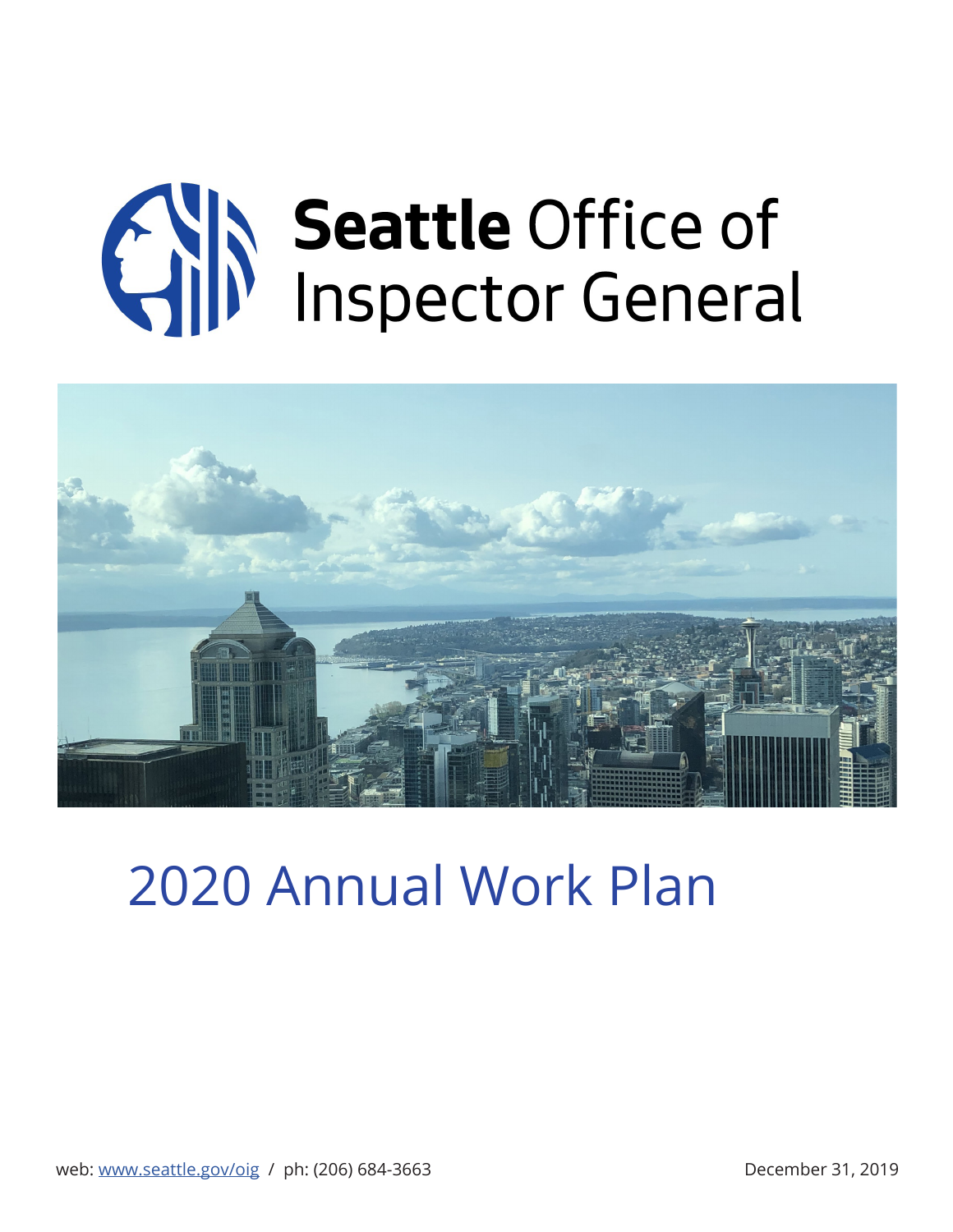# **Table of Contents**

| Attachment A: OIG Work Plan Timelines14 |  |
|-----------------------------------------|--|

# **Introduction**

The Office of Inspector General for Public Safety (OIG) was established in 2017 as part of Seattle's police oversight system. OIG provides oversight of management, practices, and policies of the Seattle Police Department (SPD) and Office of Police Accountability (OPA), monitors ongoing fidelity to reforms instituted as a result of the 2012 federal consent decree, and reviews policies and practices related to policing.

OIG promotes fairness and integrity in the delivery of law enforcement services and the investigation of police misconduct. OIG strives to make systemic recommendations for lasting reform that reflect the values of Seattle's diverse communities.

OIG responsibilities include:

- conducting performance audits and reviews to ensure the integrity of SPD and OPA processes and operations;
- ensuring SPD is meeting its mission to address crime and improve quality of life through the delivery of constitutional, professional, and effective police services that retain the trust, respect, and support of the community;
- reviewing OPA's intake and investigation of misconduct allegations;
- evaluating SPD response to incidents involving death, serious injury, serious use of force, mass demonstrations, or other issues of significant public concern to assess the integrity of SPD investigative processes; and
- making recommendations to policymakers for increasing fairness and integrity in the delivery of SPD services and related criminal justice system processes.

To fulfill these responsibilities, OIG has four functional units: Audit, Policy, Investigations, and Outreach, guided by an overarching goal to work toward a sustainable, accountable law enforcement system. With ten positions in 2019 and three additional positions approved for 2020, OIG staff are cross-functional in skills and assignments to provide sufficient coverage of these areas.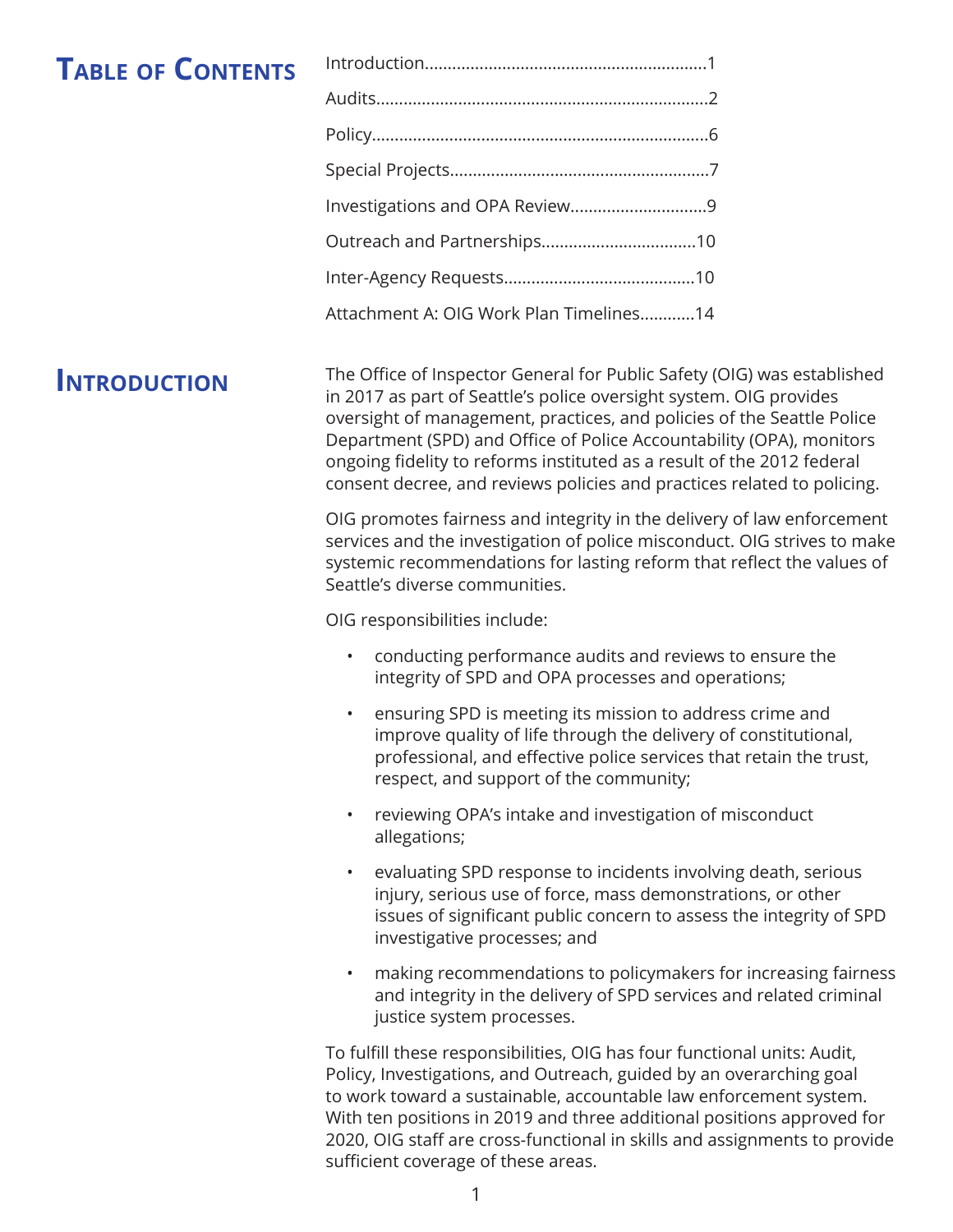<span id="page-2-0"></span>In its first full year of operation in 2019, a primary challenge was establishing the department and properly structuring the organization to provide expertise in these four areas to ensure high quality work products and strong objectivity – cornerstones of OIG accountability to the system. Consequently, a theme in the 2020 work plan is properly assessing and maintaining internal accountability, including building internal quality control checks.

Another focus of the 2020 work plan is developing OIG resources for the eventual integration of OIG into oversight functions currently performed by the federal monitor. It is anticipated that OIG will assume many of those oversight duties upon conclusion of the federal consent decree. In 2019, OIG took on the Force Review Board assessment in cooperation with the Court monitor and U.S. Department of Justice. Additional work may continue in 2020.

# **AUDITS**

This section of the work plan describes OIG audit work performed in accordance with the Generally Accepted Government Auditing Standards (GAGAS) promulgated by the U.S. Government Accountability Office. The audit plan reflects OIG audit priorities currently identified for the coming year, but it may be modified as circumstances change and new information becomes available.

# **Audit Selection Criteria**

OIG uses a risk management approach for audit selection, identifying projects through a continuous risk assessment process. This helps to maximize the effectiveness of OIG resources and focus audit efforts on issues with greater impact on the City and its residents. Risk assessment has two components: potential impact and likelihood of the impact occurring. OIG prioritizes issues with risks that have a high potential impact and a high likelihood of occurrence.

*The OIG audit plan is riskbased, taking into account potential impact and likelihood.* 

In the OIG assessment process, high impact risks include, but are not limited to, those involving potential loss of life, damage to public trust, and weakening of accountability systems or major reforms. Likelihood is evaluated through a variety of factors, including past incidents and the strength of any preventative or mitigating systems.

The risk assessment process for the OIG audit plan considers information from a wide variety of sources, such as:

- information gathered by OIG staff during prior projects or ongoing work;
- systematic review of SPD organizational units and policies;
- input from community members;
- referrals or work plan requests from stakeholders;
- prior audits completed by OIG, the City Auditor, or audit entities in other jurisdictions;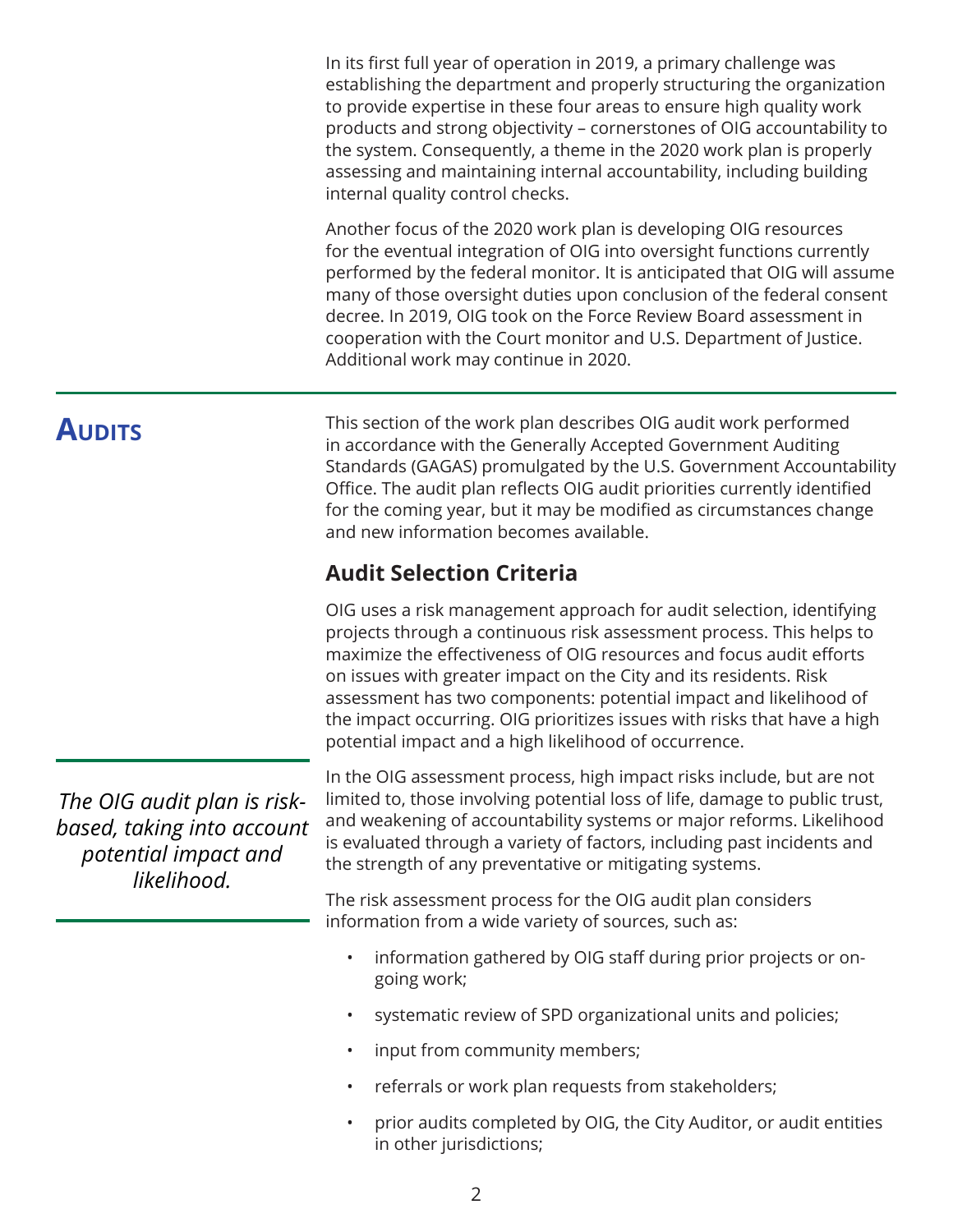- reports and internal analyses produced by the City or stakeholders/partners; and
- media reports and investigations.

OIG reviews the relevancy, validity, and reliability of information sources when assessing risk and developing the audit plan.

On occasion, OIG may conduct non-audit projects not done in accordance with GAGAS. In these cases analysis of the topic or request is best served through some other format, such as a summary of best practices. However, these non-audit special projects are still subject to rigorous standards of criteria selection, evidence review, and quality control. The final selection of work plan audits also depends upon available resources.

# **Ongoing Audits**

OIG initiated the following audits in 2019 and expects to report on the results in the first half of 2020.

### **K9**

OIG is conducting an audit of the SPD K9 unit, specifically SPD's use of patrol canines. The current objective of the audit is to examine adherence to policy and consideration of applicable best practices for training, deployment, supervision, and reporting within the Canine Unit.

*OIG is working on four audits that began in 2019 and will wrap up in the first half of 2020.*

### **Mutual Aid**

OIG is conducting an audit of SPD operations and actions when engaging with other law enforcement agencies pursuant to task force and mutual aid agreements, to assess compliance with SPD policy.

### **DNA Destruction**

At the request of the Chief of Police, OIG is conducting a review of mistaken destruction of 107 DNA swabs in 2019. OIG is assessing the surrounding circumstances, policies, and the steps SPD has taken to prevent similar future occurrences.

### **Chapter 14.12 Follow-up to 2019 Audit**

OIG is required by ordinance to bi-annually determine whether SPD is complying with Chapter 14.12 of the Municipal Code regarding the collection of private sexual information and other restricted information. The first OIG audit of Chapter 14.12 was issued in 2019 and follow-up on those recommendations is in progress.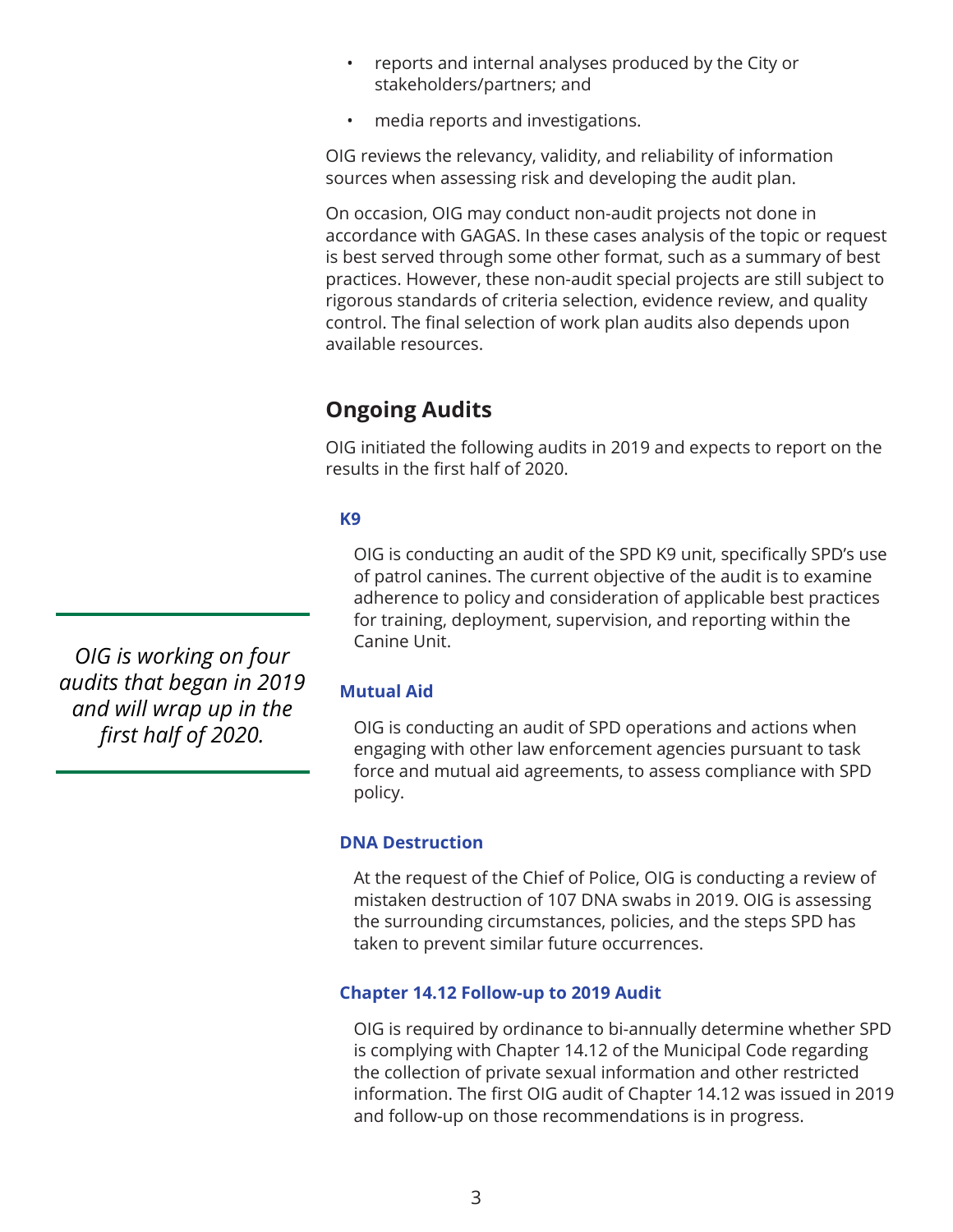### **Recurring Audits**

OIG continuously reports on two issues at specified reporting intervals as required by municipal code and described below.

### **Surveillance Review**

Pursuant to Seattle Municipal Code Chapter 14.18.060, OIG will annually review SPD use of surveillance technology and department compliance with Chapter 14.18 of the Municipal Code. In 2018 and 2019, OIG attended the SPD surveillance technology community meetings held by the City to answer community questions and obtain public input about SPD's proposed acquisition of new surveillance technologies.

### **Audit of Collection of Information for Law Enforcement Purposes**

Pursuant to Seattle Municipal Code Chapter 14.12.330, OIG will, on a biannual basis, determine whether SPD is complying with Chapter 14.12 of the Municipal Code regarding the collection of private sexual information and other restricted information, including religious and political affiliation.

### **Performance Audits**

OIG will initiate the following performance audits in 2020. As OIG begins work on these audits, the scope will be further defined and adjusted as necessary based upon stakeholder input and initial factfinding.

### **Discipline of SPD Personnel**

OIG is in the process of scoping an audit to evaluate the discipline process as it relates to consistency, fairness, and effectiveness, including the deterrence of future misconduct.

### **Supervision**

OIG will evaluate the consistency of duties, training, communication, and accessibility of supervisors across SPD.

### **Retention**

OIG will evaluate the ability of SPD to retain officers, with a focus on the demographics and reasons for officers leaving SPD employment. This work will take into account the recruitment and retention project led by the Mayor's Office in 2019 and work being done by SPD in response to that project. As a result, this audit will likely not begin until later in the year.

*Five new performance audits will be started in 2020.*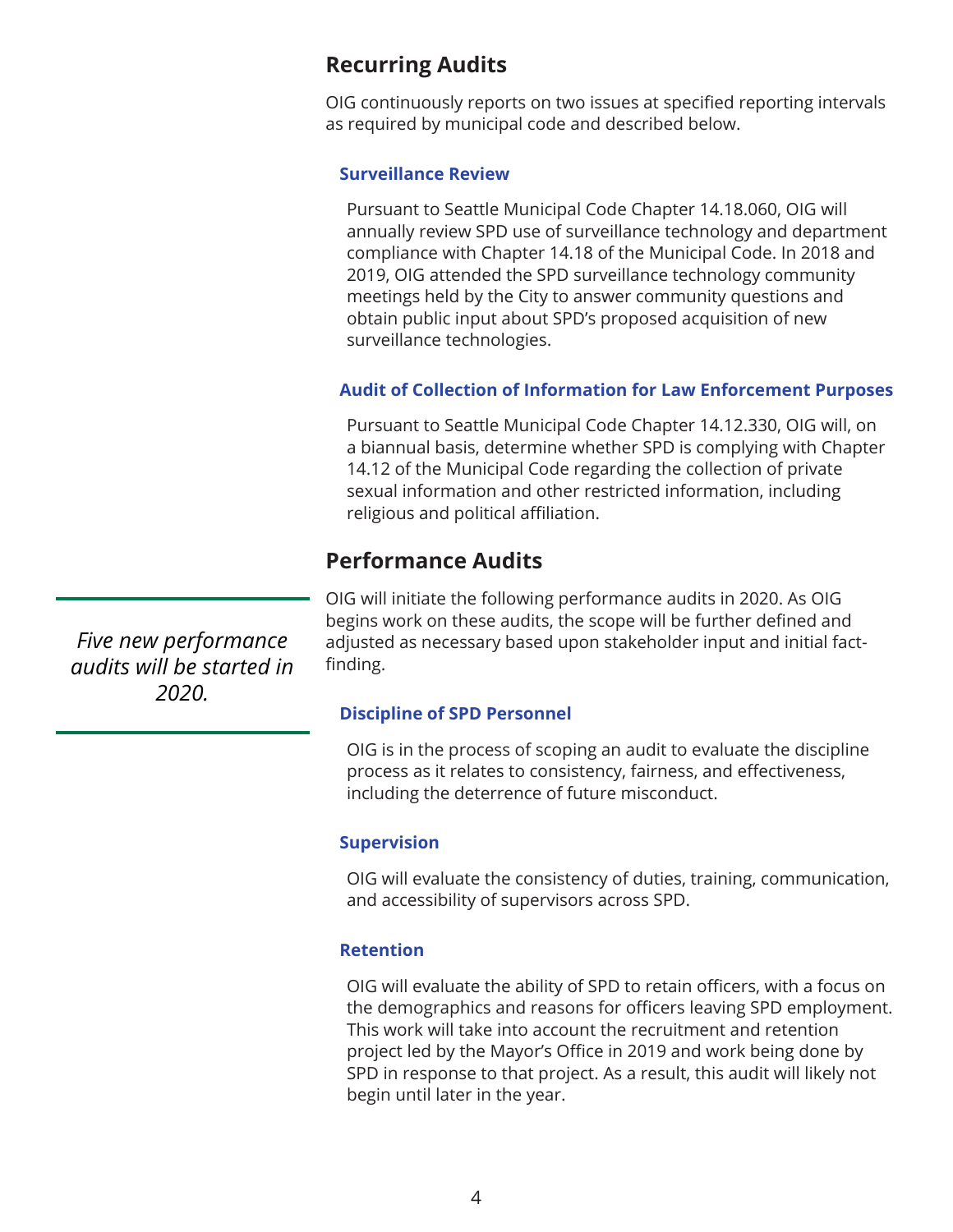### **FIT/COC/OPA Issue Identification**

At the request of the Chief of Police, OIG will examine a specified case to understand how potential policy violations were not identified at various points in the review process. This audit may include assessment of the interactions between the Force Investigation Team (FIT), the chain of command (COC), and OPA.

### **Secure Firearm Storage**

At the request of the Chief of Police, OIG will evaluate the adequacy of firearms storage at the SPD training facility after a personal firearm was stolen during a training exercise and subsequently recovered.

### **Descriptive Audits**

OIG will conduct two descriptive audits in 2020 with assistance from OIG policy staff. While these audits will also follow GAGAS standards, their focus is on information and education rather than evaluation. This work may also provide a foundation for future audit work in these areas.

### **Mapping of SPD Crisis Intervention and Interactions with Health and Human Services**

Law enforcement interaction with persons in crisis is a complex topic that is made more challenging by the intersecting agencies and services that can be involved. OIG will prepare a process map to document how SPD interacts with mental health and human services partners in crisis intervention situations.

### **Use of Force and Force Investigation Team Mapping**

OIG will prepare a process map to document and describe how a use of force incident is reported, investigated, and reviewed. As a related project, OIG may also map FIT Unit core processes to provide the basis for operational standardization and potential improvement.

### **Disparity Analysis**

The 2012 federal consent decree arose out of public concerns over use of force and allegations of biased policing. These concerns are themes reflected throughout OIG work (for instance, the SPD disparity analysis review conducted by OIG policy staff in 2019). In 2020, OIG will continue to examine how SPD approaches disparity analysis of its practices, such as in the context of stops and detentions. OIG is also considering adding a project to the work plan specifically related to whether there is disparity in SPD response to mass demonstrations.

*OIG will continue its work mapping complex processes involving SPD.*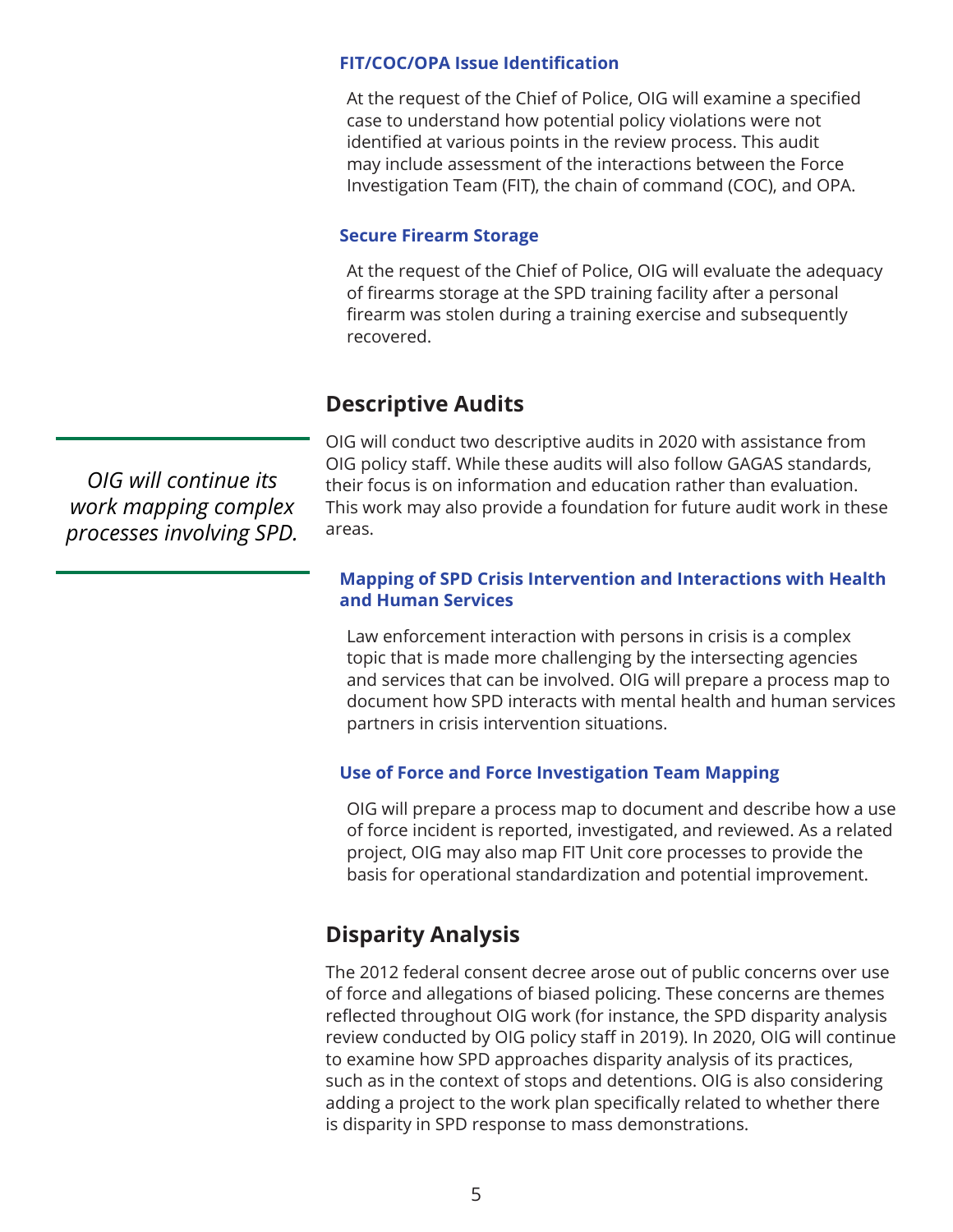## **Audit Recommendation Follow Up**

OIG will periodically assess SPD response to OIG audit recommendations to ensure that accepted recommendations have been fully implemented. OIG will document implementation status in the related audit report or a separate, stand-alone report, depending on the context in which the implementation was assessed.

# <span id="page-6-0"></span>**Policy**

OIG policy staff have statistical, analytical, and process-mapping expertise that support OIG audits and other projects. This work includes conducting the trend and disparity analyses that are required components of the OIG annual report. Having completed its first full year of operations in 2019, OIG will issue the first required annual report in March 2020.

One of the goals for OIG in 2019 was to begin creating documents that lend more clarity and transparency to SPD processes. This work included an extensive mapping of the SPD disciplinary system from initiation of a complaint to discipline, appeal, and final resolution. In 2020, OIG will continue systems mapping for SPD crisis intervention and use of force as described above in the Audit section.

# **Ongoing**

### **Trends in Inquests, Claims and Lawsuits**

As required by the police accountability law, the OIG annual report will include an analysis of any patterns and trends of disproportionality or other concerns compared to previous years, including from review of inquests, claims, and lawsuits alleging police misconduct. This assessment may include assessing trends such as payout amounts over time, or whether SPD units are disproportionately represented as subjects of claims and lawsuits.

In 2019, OIG worked to identify data sources and methods to track inquests, claims and lawsuits with a goal of stable and reliable data sources for trend analysis in 2020.

### **OPA Sworn and Civilian Staff Study**

OPA is in the process of onboarding civilian investigators, so there is as yet insufficient data points to analyze the effect of civilian investigators on the system. Presently, OIG is conducting a literature review on this issue and will begin to study the effects of the OPA staffing transition as it unfolds in 2020.

*2020 plans for the policy team include literature reviews, data analysis, and technical assistance to SPD.*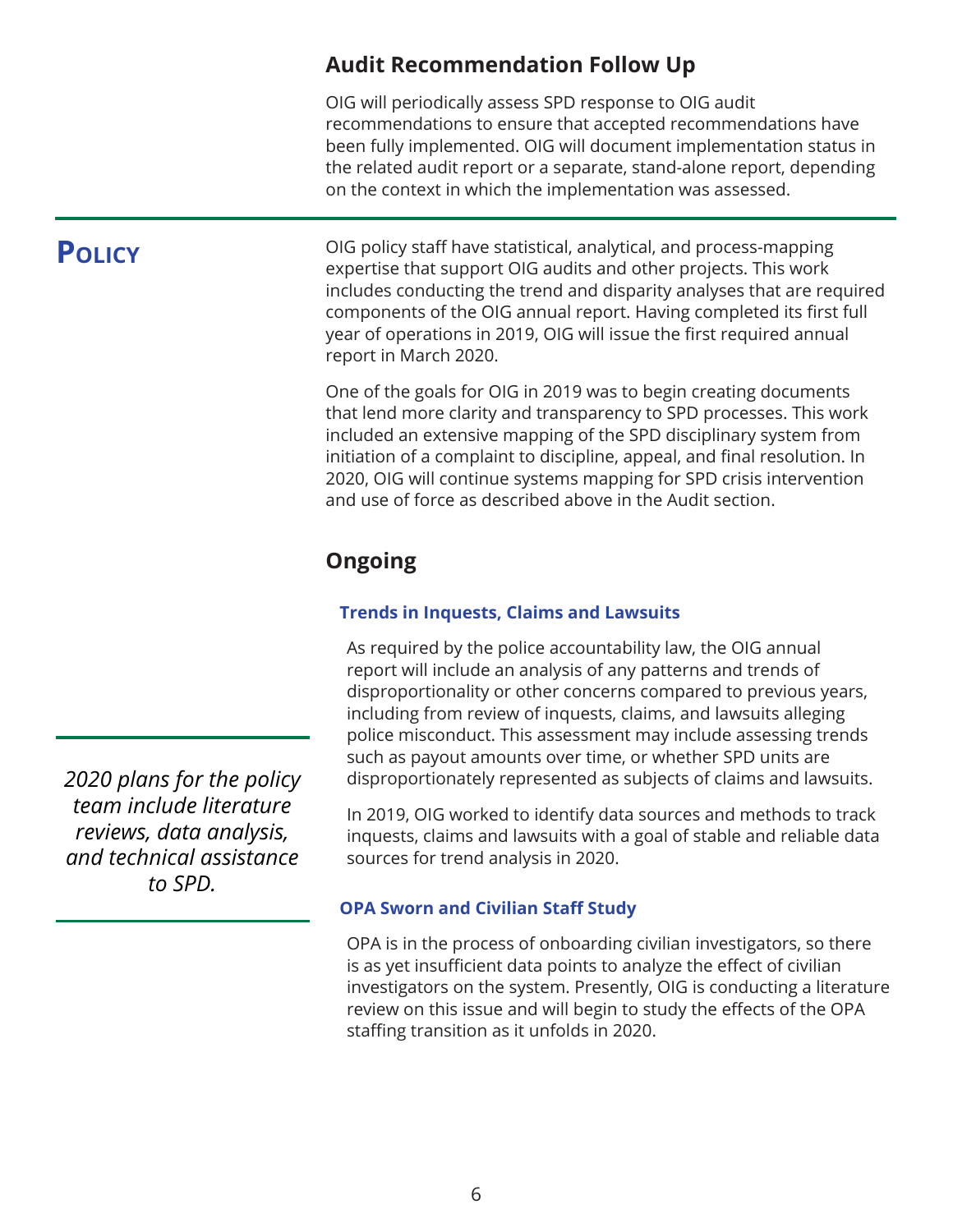### <span id="page-7-0"></span>**SPD Audit Policy & Research Section (APRS) Process Improvements**

APRS is the SPD unit charged with conducting regular reviews of SPD policies and performing internal compliance audits (OIG, in contrast, mostly conducts performance audits). During 2019, OIG policy staff provided technical assistance to APRS with mapping unit processes to improve the efficiency and effectiveness of policy review. In 2020, OIG intends to expand the scope of the assistance to techniques for formalizing SPD's policy development and review processes, including utilizing risk-assessment tools to prioritize policy work.

OIG will also work collaboratively with APRS Audit staff to improve their compliance auditing practices, since improved efficiency benefits the overall accountability system. This work plan item relates to the OIG charge to look for ways to increase the effectiveness of SPD and related criminal justice system processes.

# **Special Projects**

OIG identifies innovations and best practices in policing and criminal justice and works collaboratively to evaluate these topics with SPD and the other police accountability partners for potential implementation. The accountability partners, including OIG, OPA, the Community Police Commission (CPC), and SPD, meet quarterly to discuss recommendations, assess progress, and identify cross-agency issues in police accountability.

OIG has been working on three special projects that are focused on providing SPD with enhanced tools and expertise for effective law enforcement that is responsive to community needs.

### **Effective Interviewing**

### **a. Overview**

Historically, police interview and interrogation practices that employ deception and/or use techniques not grounded in current social science research have been linked to false confessions, as well as missed opportunities to identify actual perpetrators. In 2018, SPD trained some of its investigators in effective interviewing based on a model employed in the United Kingdom (UK). Since then, SPD has worked with CPC, OIG, and OPA to explore effective models and expansion of a training program based on the UK model.

### **b. Ongoing**

In late 2019, OIG, SPD, OPA, and CPC met with a consultant to discuss implementing an investigative interviewing training program for SPD, OPA, and OIG investigators, and to begin coordinating a public forum centered around the importance of effective interviewing.

*OIG special projects provide SPD with enhanced tools and expertise.*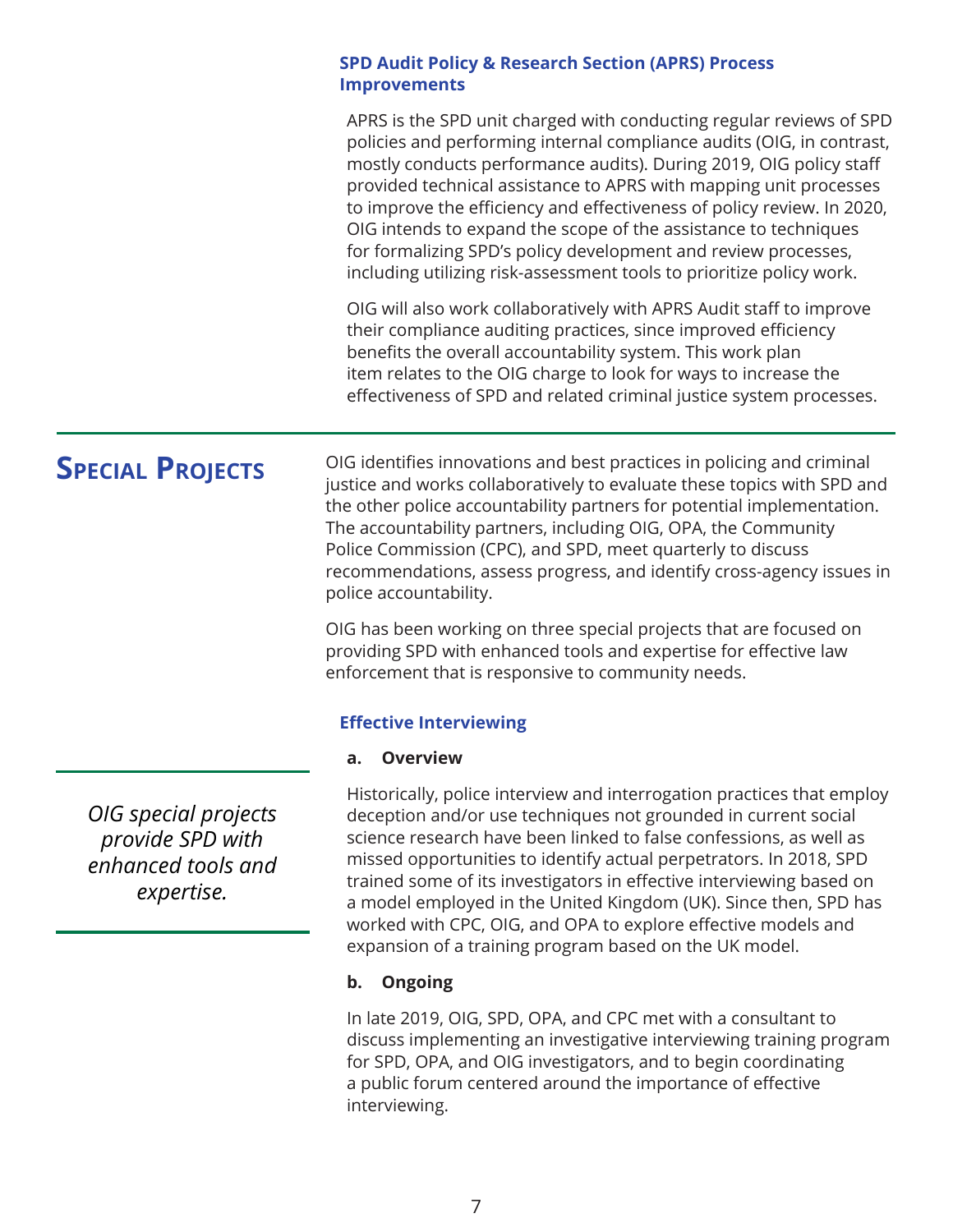### **c. Next Steps**

The agencies are working together to conduct trainings in 2020. In late 2020, the collaboration will culminate in a community conversation on the subject. The accountability partners will work with Seattle ACLU and local and national Innocence Project offices to host a public forum that highlights SPD training efforts and the impacts of interviewing practices on communities.

### **Sentinel Event Review**

### **a. Overview**

An event resulting in death or significant injury, or that involves public perception of improper policing, can have a lasting negative impact on a police department. It can also undermine critical relationships with community. One avenue to foster community understanding of such an event, and to critically assess the incident to determine ways to prevent future similar events, is a thorough external review process involving community members and subject matter experts. The health care and aeronautics industries have long used such processes as a non-punitive means to examine the systemic failures and defects that contribute to or allow tragic events to happen. While individual responsibility is a critical component in addressing community concern with a tragic incident, systemic analysis and improvement are critical to minimizing the likelihood of similar future tragedies.

### **b. Ongoing**

In 2019 OIG began exploring the feasibility of a review board to engage in a systems-based root cause analysis of incidents involving significant force, pursuits resulting in significant injury, and other events of public concern. The focus of the board would be systems improvement with community perspective and law enforcement subject matter experts at the table, not individual officer accountability (which is already addressed through the SPD Force Review Board and OPA).

### **c. Next Steps**

OIG plans to implement a pilot in the summer of 2020, with the goal of being able to set up a structure that can examine a significant case of public interest by 2021.

### **Peer Intervention**

### **a. Overview**

Peer intervention programs for police officers, for example the New Orleans Police Department's Ethical Policing Is Courageous (EPIC) Program, have gained attention from police departments and professional associations in the last couple of years as an innovative approach to reducing situations that result in complaints against officers and/or occurrences of officer misconduct.

*Systems-based root cause analysis benefits from community perspective.*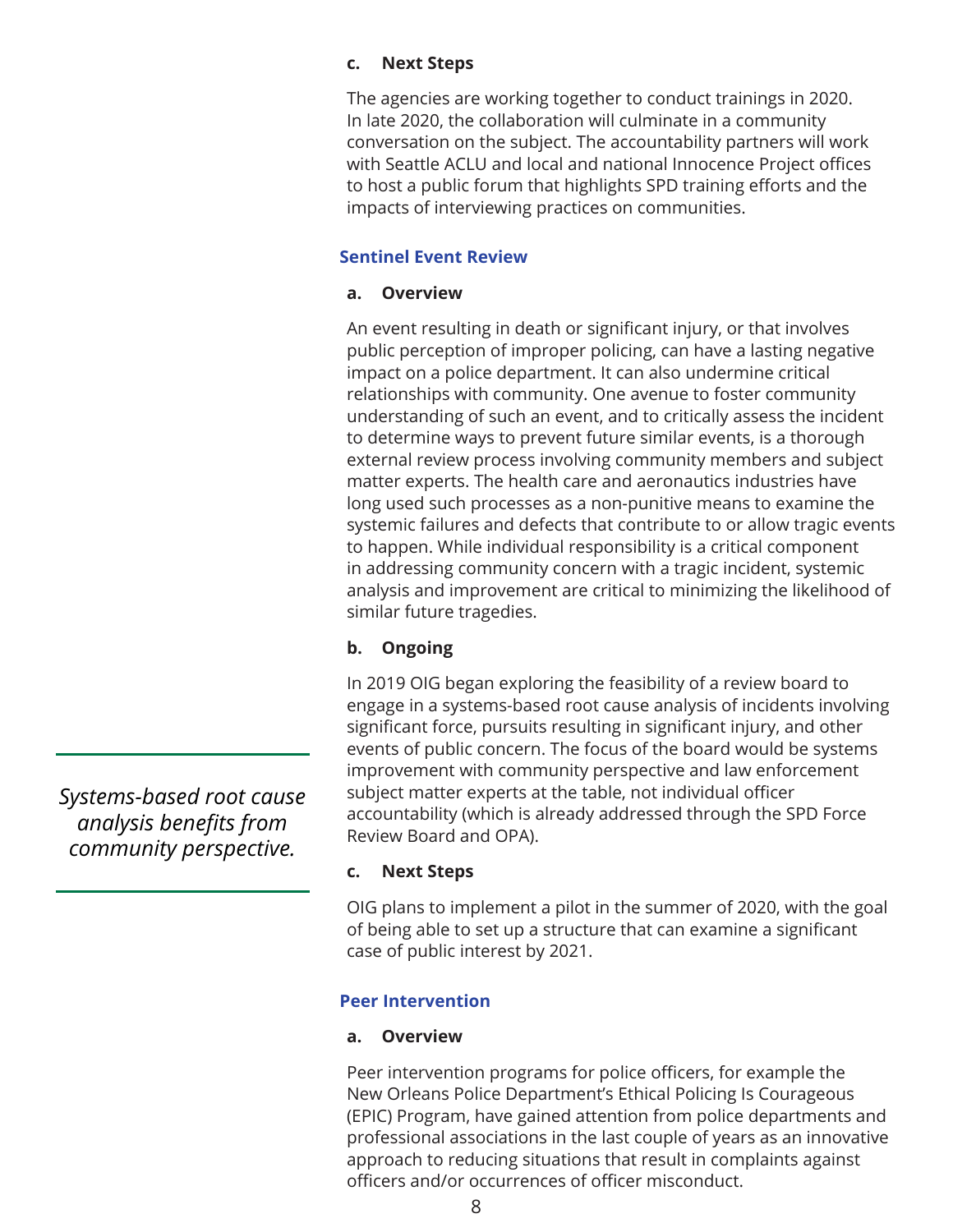Significant social science research has been done on the issue of the "bystander effect." Research has demonstrated that failing to intervene can create an atmosphere of tacit acceptance of wrongful conduct. Training SPD officers to be "active bystanders" teaches officers to recognize when a situation may be escalating into unprofessional conduct or unnecessary force and empowers officers to intervene to redirect the situation. Doing so can greatly improve service delivery and build trust with the community, and provides officers a mechanism to protect each other and the reputation of SPD.

An effective peer intervention program directly benefits the community by providing officers with training and tools that reduce the likelihood that law enforcement officers will react inappropriately or unprofessionally in a high stress or heated situation. It can also benefit officers and SPD by acknowledging the realities of human nature in a high stress or frustrating encounter, and providing officers skills to intervene when needed to de-escalate and avoid unprofessional behavior or misconduct.

### **b. Ongoing**

In 2018, OIG recommended that SPD consider implementation of a peer intervention program. In 2019, OIG provided technical assistance to SPD in considering peer review program options, including examining the New Orleans EPIC program. OIG has met with SPD leadership to discuss next steps and identify members of a workgroup to develop and implement a peer intervention program.

### **c. Next Steps**

To assist SPD in its efforts to institute peer intervention and wellness programs, OIG will conduct a comparative analysis of peer intervention and wellness programs across the country. This analysis will provide more information to SPD decision makers to assist them when creating a local model.

# **Investigations and OPA Review**

OIG investigations staff perform reviews of OPA classification decisions and certify investigations of misconduct complaints against SPD personnel, a function that was performed by an OPA Auditor prior to implementation of the accountability law. This body of work entails reviewing OPA complaints for proper classification, and certifying whether investigations are thorough, timely, and objective. In addition, in the event a complaint is received about an OPA staff member, OIG may conduct the investigation when a conflict of interest prevents OPA from doing so.

<span id="page-9-0"></span>*OIG will research peer intervention and wellness programs across the country in 2020.*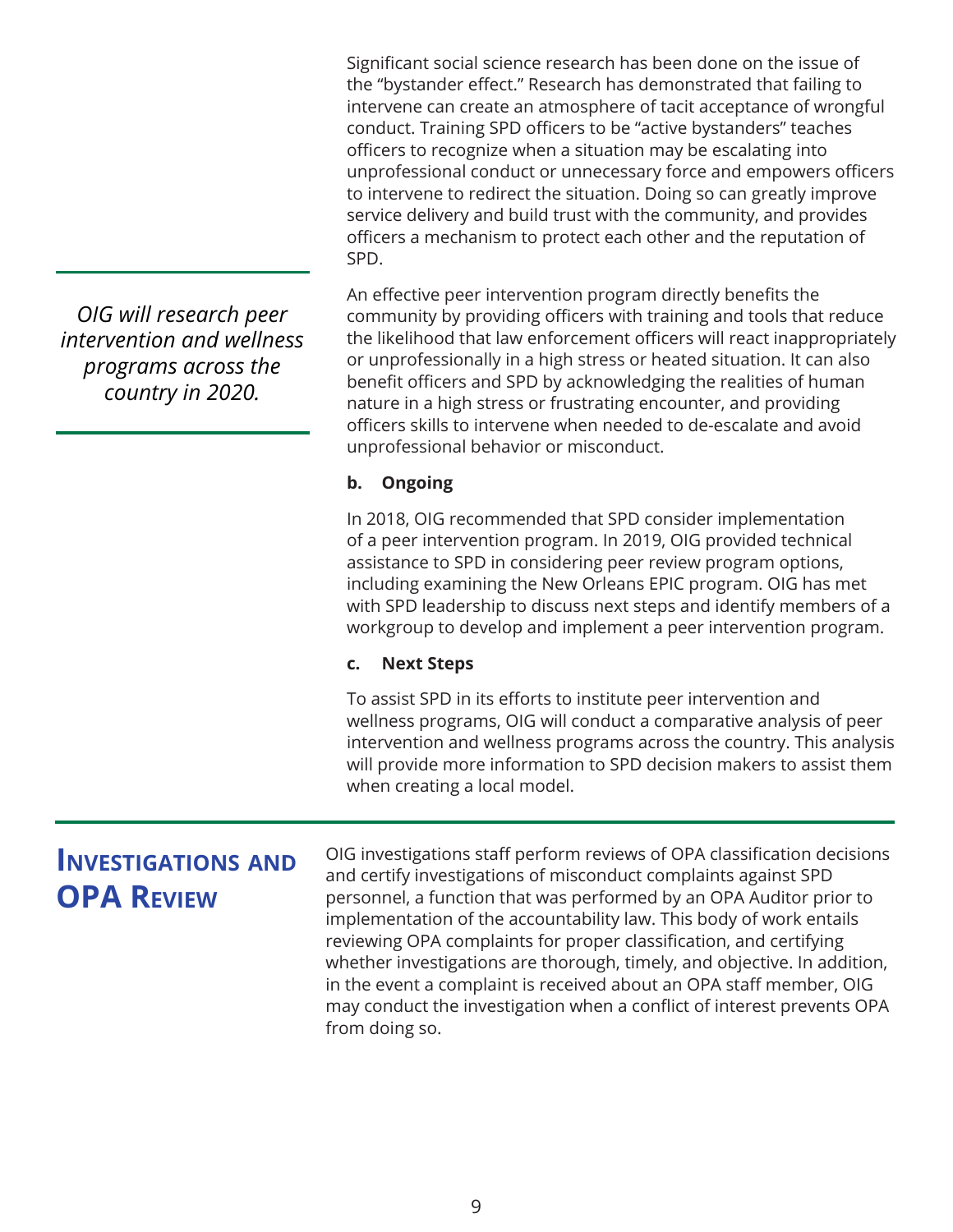# <span id="page-10-0"></span>**Ongoing**

OIG will continue to work on the scope and criteria for OIG review of OPA classifications and investigations. This work is done in collaboration with OPA, so that the standards by which OIG reviews OPA work is consistent with the standards by which OPA supervises its staff. Both offices are guided by the requirements set forth in the accountability law.

### **New Work**

OIG will review and refine its internal quality control processes. This will include an assessment of the quality of work in performing OPA reviews in 2019.

| <b>OUTREACH AND</b><br><b>PARTNERSHIPS</b> | Effective communications and outreach are essential to supporting<br>the work of OIG. Increasing OIG understanding of community issues<br>and concerns will continue to be one of the first operational priorities<br>during 2020. In cooperation with CPC, OIG will promote conversations<br>between community and police about police reform, best practices,<br>and how to decrease misconduct through the use of models consistent<br>with constitutional policing strategies and tactics. |  |  |  |
|--------------------------------------------|------------------------------------------------------------------------------------------------------------------------------------------------------------------------------------------------------------------------------------------------------------------------------------------------------------------------------------------------------------------------------------------------------------------------------------------------------------------------------------------------|--|--|--|
|                                            | In 2019, OIG met with community to discuss creation of community<br>advisory groups, including a youth panel, to inform the OIG work plan.<br>OIG has also researched and discussed advisory models used by other<br>oversight entities, such as the City of Austin Independent Monitor. OIG<br>plans to convene its first Youth Advisory Group in Q1 of 2020.                                                                                                                                 |  |  |  |
|                                            | OIG continues to partner with CPC for assistance with community<br>engagement on policy accountability, and to meet with groups to<br>inform community about OIG work.                                                                                                                                                                                                                                                                                                                         |  |  |  |
| <b>INTER-AGENCY</b><br><b>REQUESTS</b>     | OIG requests and considers input from stakeholders when establishing<br>the annual work plan. OIG responses to such requests fall into the<br>following four categories:                                                                                                                                                                                                                                                                                                                       |  |  |  |
|                                            | 1. Accept - OIG will undertake a project on the topic in the current<br>audit year;                                                                                                                                                                                                                                                                                                                                                                                                            |  |  |  |
|                                            | 2. Assess - OIG will take a preliminary assessment of the subject<br>and evaluate it as a potential future audit;                                                                                                                                                                                                                                                                                                                                                                              |  |  |  |
|                                            | 3. Deferred - OIG recognizes that the topic is appropriate for OIG<br>oversight, but reasons exist why it is not feasible to perform in<br>the current audit year, e.g., availability of sufficient data to audit,<br>OIG resource constraints, etc.                                                                                                                                                                                                                                           |  |  |  |
|                                            | 4. Declined - OIG will not undertake the project, with reason given.                                                                                                                                                                                                                                                                                                                                                                                                                           |  |  |  |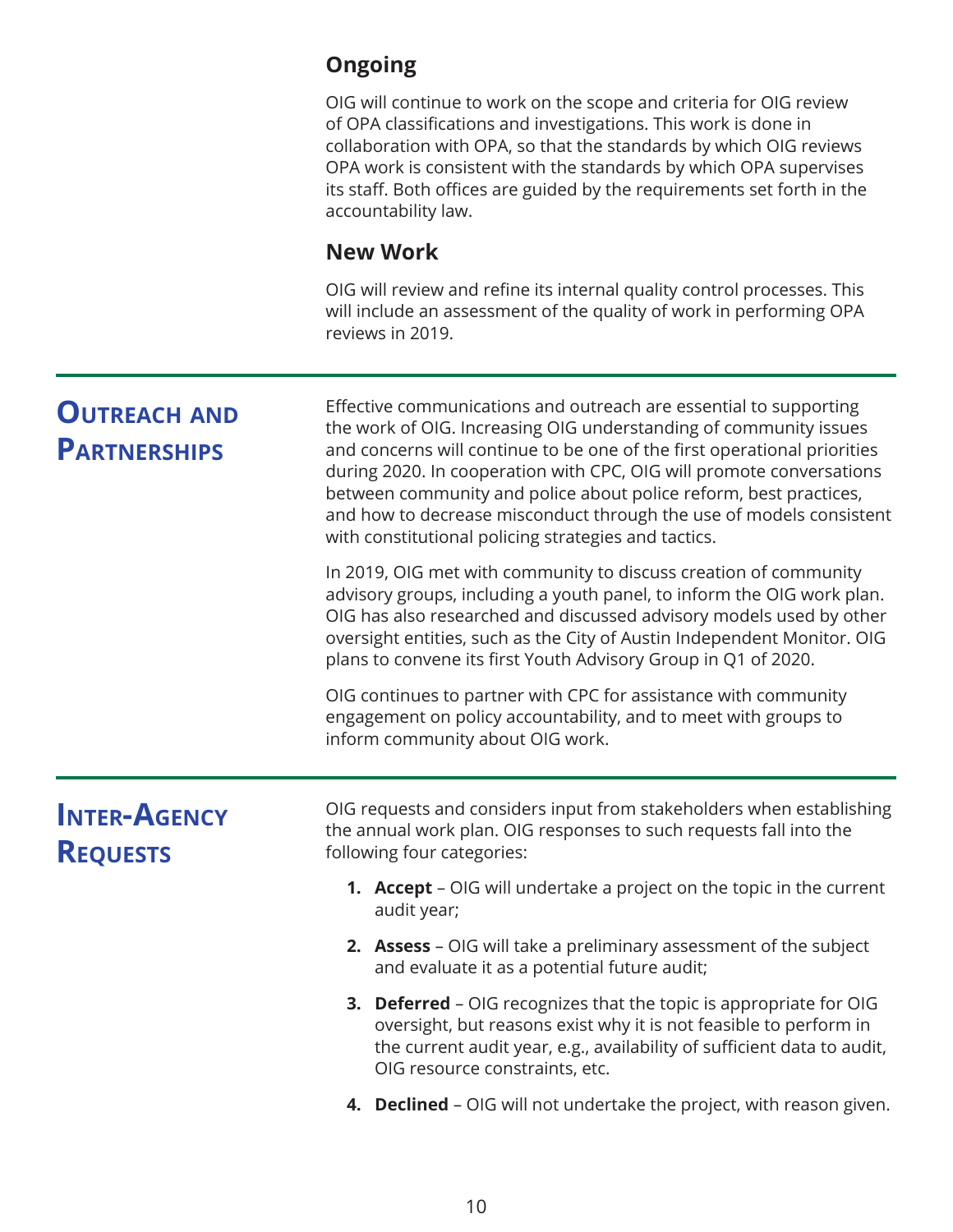### **Inter-Agency Requests: Community Police Commission**

### **1. [Assess/Deferred] Audit or Review 911 Dispatch Center**

CPC requests a review of a range of topics related to the 911 Dispatch Center. These include how calls are classified and assigned, what the reported race and ethnicity were in call types involving a "suspect" or "suspicious person," response times, response protocols, and what crisis and equity training is provided to employees. CPC also requests that OIG complete a disparate impact analysis. CPC previously made a similar request for inclusion in the 2019 work plan.

**Response:** OIG appreciates the work of CPC in this area and acknowledges the need to examine disparity in all aspects of SPD operations, including 911. OIG will review CPC's existing research in more detail. Based on the OIG risk assessment process and available resources, OIG likely will not incorporate an audit of the 911 Dispatch Center in its 2020 work plan but will consider it as a near horizon topic. If new information increases the risk rating of items relating to the 911 Dispatch Center, OIG will consider revising the work plan to include 911 operations.

### **2. [Accept] Improve SPD Disciplinary Processes**

CPC requests that OIG collaborate with SPD to improve its disciplinary process.

**Response:** OIG plans to audit the consistency and effectiveness of discipline within SPD in 2020.

### **3. [Accept] Follow Up on OIG Recommendations**

CPC requests that OIG follow up on recommendations made in its 2019 reports, including a review of SPD's firearms inventory controls, an assessment of the Force Review Board, and an audit of SPD's collection of information for law enforcement purposes. The request includes tracking and updates on the status of recommendations not yet implemented.

**Response:** OIG follows up on the status of audit recommendations as part of its on-going work. The timing of the follow up depends on the implementation timeline proposed by SPD during the initial audit. OIG also follows up on suggestions made in non-audit products.

*CPC sent ten work plan requests to OIG. OIG accepted six and will assess the rest for future work.*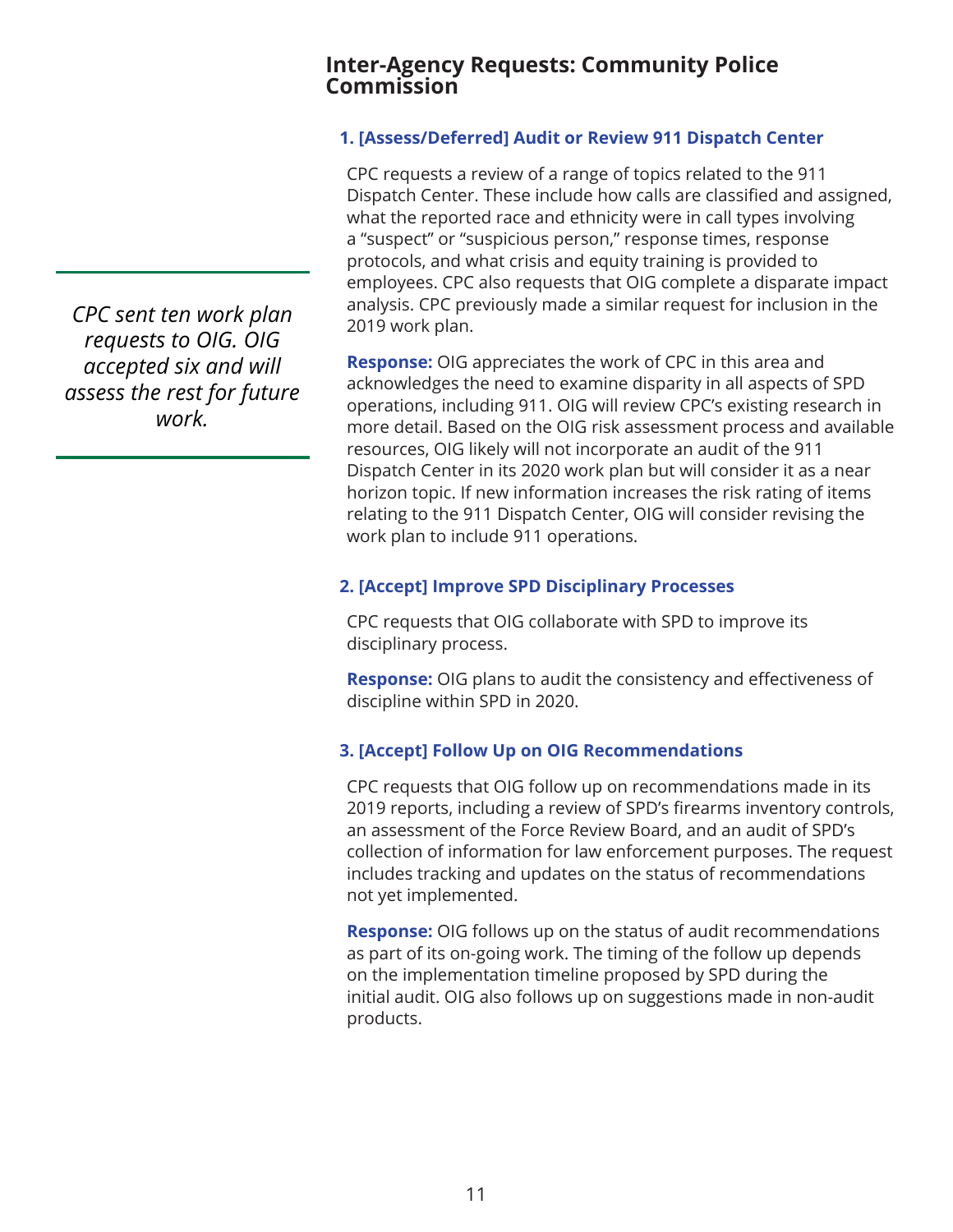### **4. [Assess/Deferred] Evaluate SPD Response to Hate Crime Reports**

CPC requests that OIG review the Seattle City Auditor's report on hate crimes and implement the report's recommendations to evaluate SPD's response to hate crimes. These include using the hate crime auditing tool, gauging victim satisfaction with SPD's efforts, assessing the community's perception of hate crimes, and reviewing data on repeat offenders and victims.

**Response:** OIG will communicate with the City Auditor to determine the City Auditor's plans for future work and follow-up in this area. Generally, OIG will not assess implementation of City auditor recommendations, as that is the purview of the original recommendation author.

### **5. [Assess] Assess Disparity in Police Stops**

CPC requests that OIG replicate a 2018 Stanford study related to bias in police interactions with the public. That study used audio data from police body cameras and evaluated words used by officers to determine whether there was a difference in the respectfulness of word choice based on the race or ethnicity of the community member. CPC suggested that the results of such a study could also be used to evaluate what effect, if any, that bias training is having on police interactions with the public.

**Response:** The Stanford study was highly technical in nature, incorporating the use of computational linguistic analysis, professional transcribers, and 70 participants to assign politeness ratings. This type of study is better suited as a direct collaboration between SPD and an academic institution. OIG will continue to build on previous disparity work and is examining the feasibility of expanding its disparity analysis to areas such as mass demonstrations.

### **6. [Assess/Deferred] Conduct Officer Wellness Survey**

CPC requests that OIG conduct a study like one carried out by the Inspector General for the NYPD. In it, the Inspector General reviewed NYPD's policies, practices, and training relating to officer mental and suicide prevention. The study included an anonymous survey sent to NYPD personnel, and it revealed that internal support services were underutilized, there was a fear of stigmatization for using those services, and a lack of training on mental health and wellness. CPC suggests that OIG could conduct a similar survey if SPD chooses not to do so.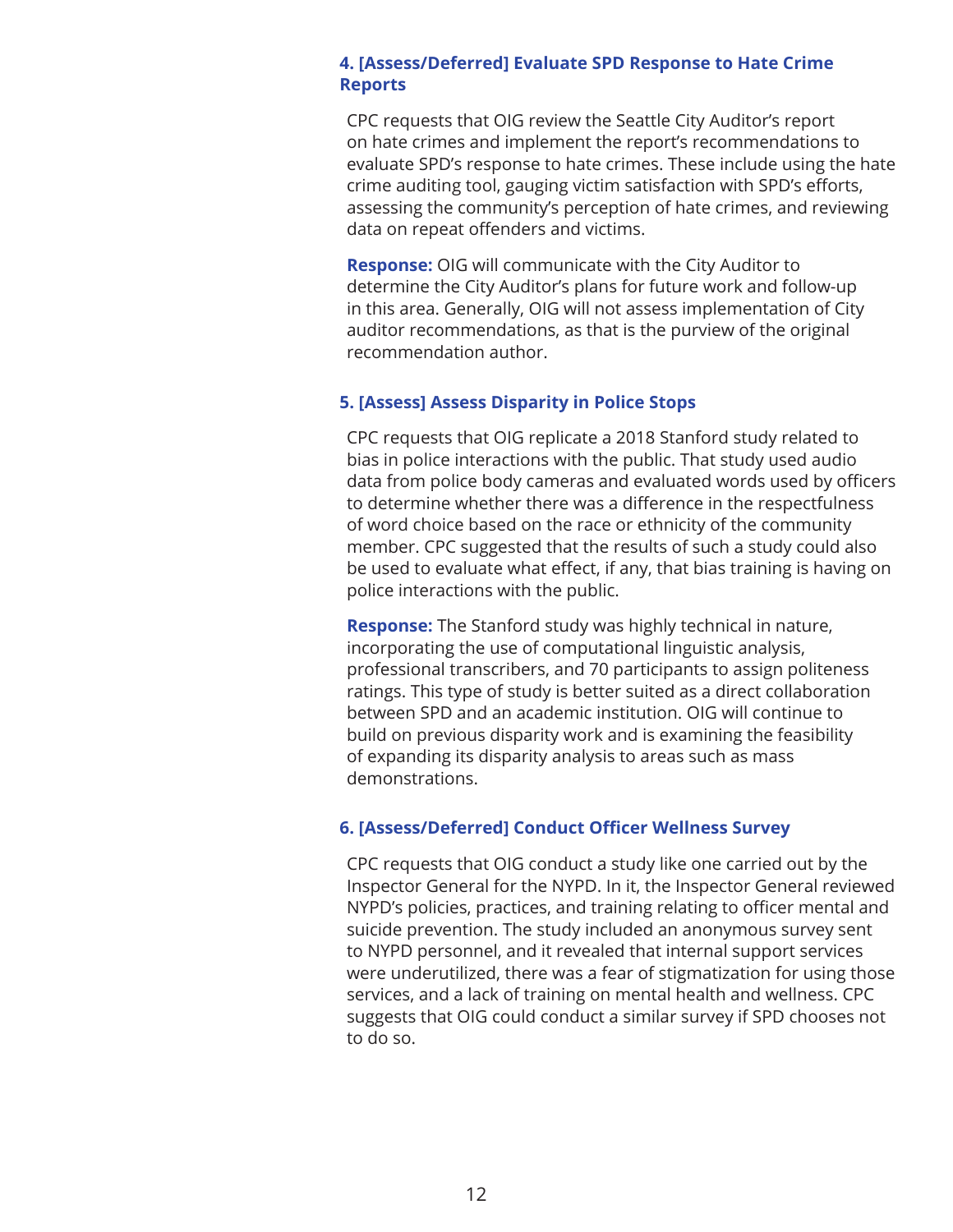**Response:** OIG will coordinate with SPD to determine whether the department plans to conduct an officer wellness survey. OIG is in regular communication with SPD about its work on officer wellness. OIG will continue to monitor SPD wellness actions and evaluate how that work fits with the planned retention audit and other OIG opportunities for assisting with officer wellness.

### **7. [Accept] Conduct Sentinel Event Review for Iosia Faletogo Case**

CPC requests that OIG conduct a sentinel event review of the Iosia Faletogo officer-involved shooting (OIS) to identify avenues for preventing similar incidents, including changes to SPD policies and training to avoid the use of deadly force.

**Response:** OIG plans to conduct a sentinel event review of the Iosia Faletogo OIS, including a review of systemic factors contributing to the incident. However, in advance of the Faletogo case, OIG plans to conduct a pilot review of another significant incident in 2020 in order to carefully and thoughtfully develop the sentinel event review process. OIG will address the Faletogo OIS thereafter, potentially in 2021.

### **8. [Accept] Review OPA Complaint Handling**

CPC requests that OIG review and issue a report on the thoroughness, fairness, consistency, and timeliness of OPA complaint handling for cases that are not investigated by OPA. For example, these include cases that result in supervisor action, mediation, and rapid adjudication.

**Response:** OIG will examine OPA complaints that resulted in mediation and rapid adjudication on an ongoing basis. Any findings will be summarized in the OIG annual report.

### **9. [Accept] Audit SPD Supervision**

CPC requests that OIG conduct an audit of SPD supervision to evaluate consistency in supervisory duties and training across Seattle as well as to examine accountability for supervisors.

**Response:** OIG plans to evaluate the consistency of duties, preparation and training, communication, and accessibility of supervisors across SPD.

### **10. [Accept] Continue Efforts on Effective Interviewing**

CPC requests that OIG continue to work with CPC and SPD to bring training on effective interviewing techniques and relevant policy changes to SPD, OPA, and OIG. CPC also requests that OIG conduct ongoing audits or review of SPD interviewing practices in the future.

**Response:** OIG is coordinating with SPD, OPA, and CPC to develop an effective interviewing training program and bring an interviewing conference to Seattle.